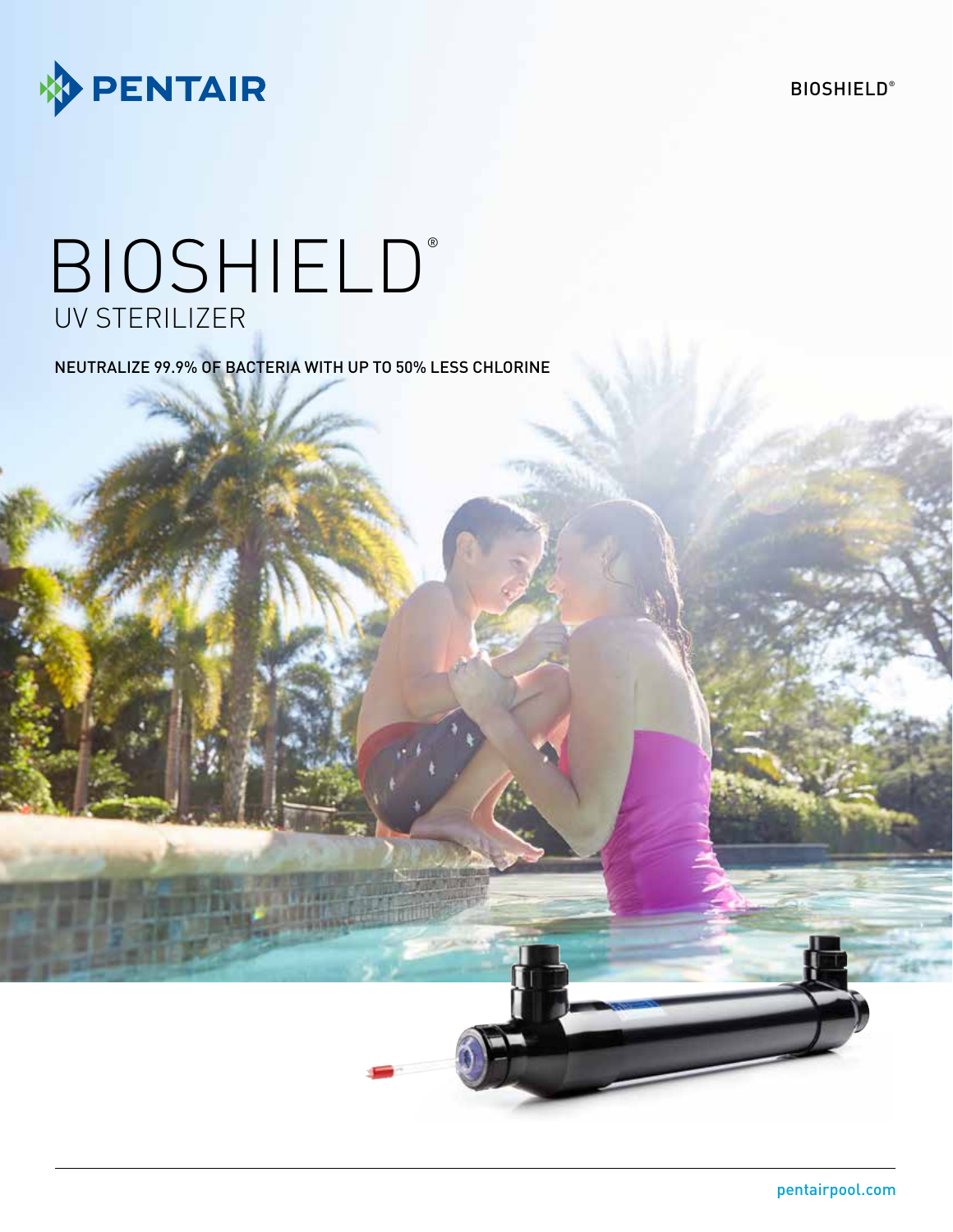# **Give yourself the peace of mind of cleaner pool water.**

Pool water can be a breeding ground for several kinds of harmful bacteria and pathogens that can cause Recreation Water Illnesses (RWIs). That's why Pentair has harnessed the power of UV light to neutralize bacteria and prevent its reproduction. The BioShield® UV Sterilizer provides instant protection as it "zaps" those harmful waterborne pathogens, providing cleaner, safer pool water for friends and family.



Neutralizes harmful bacteria and pathogens instantly



Reduces chlorine usage by up to 50%



Commercial-grade sterilization power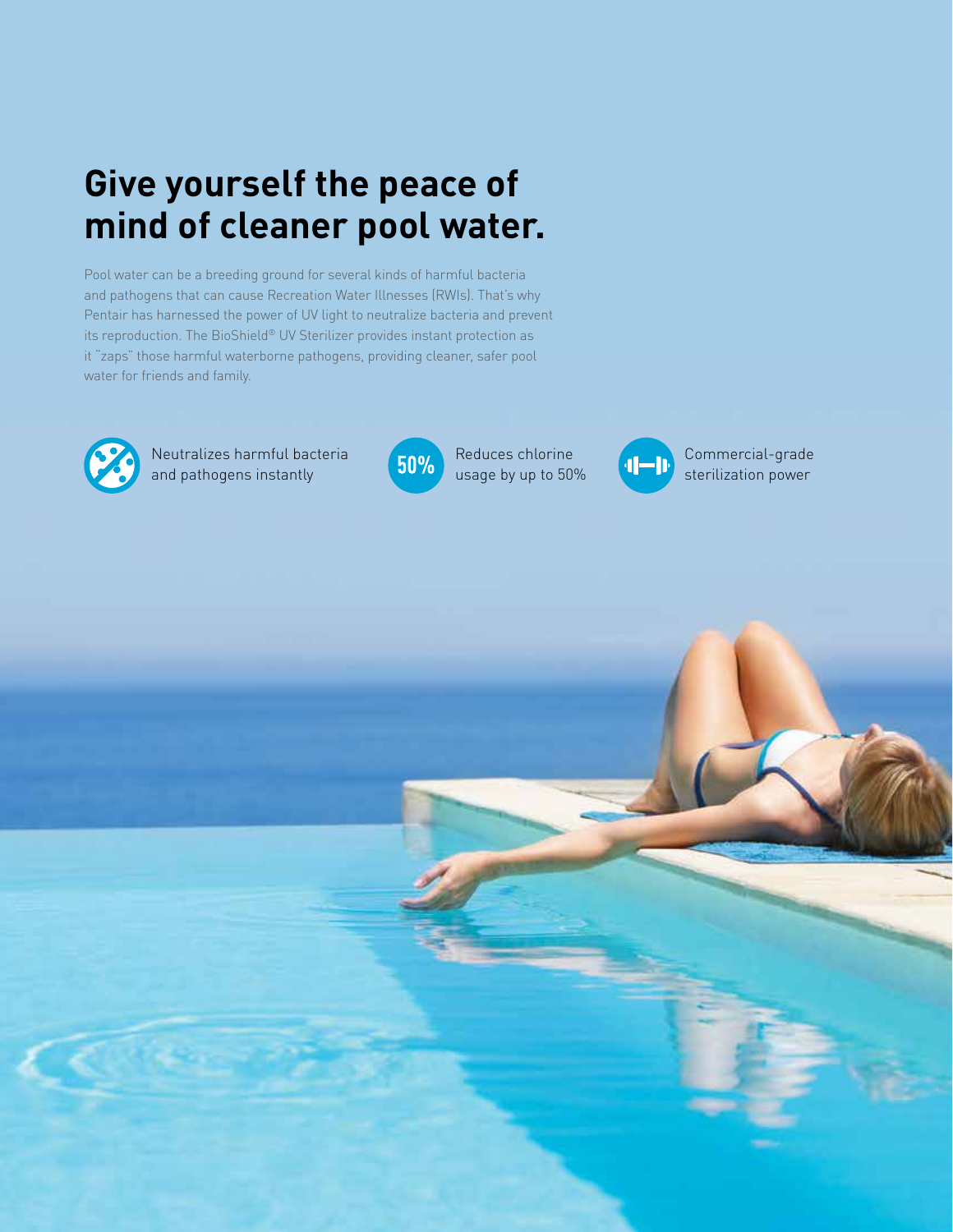### KEEP UNINVITED GUESTS OUT OF YOUR POOL

You want your backyard oasis to be relaxing, enjoyable and protected. Keeping your pool water sparkling clean and virtually bacteria free is your top priority, and BioShield is the proven way to do it—without producing harmful byproducts. With the power of UV light, you'll neutralize 99.9% of bacteria while you cut chlorine usage by up to 50% for less hassle and reduced odors.

Here are some of the unwanted guests you'll kick out of your pool:



**Cryptosporidium is a leading cause of waterborne illness and is highly resistant to chlorine disinfection.**



**Giardia is a microscopic parasite that causes severe intestinal discomfort.**



**E.coli bacteria can cause urinary tract infections, respiratory illness and other health issues.**



#### Automation Ready

BioShield UV Sterilizer pairs perfectly with IntelliTouch® or EasyTouch® Pool Control Systems and IntelliChlor® Salt Chlorine Generators and/or IntelliChem® Water Chemistry Controllers for ultimate pool control and operation ease.

High-density polymer with a removable end cap provides easy internal access